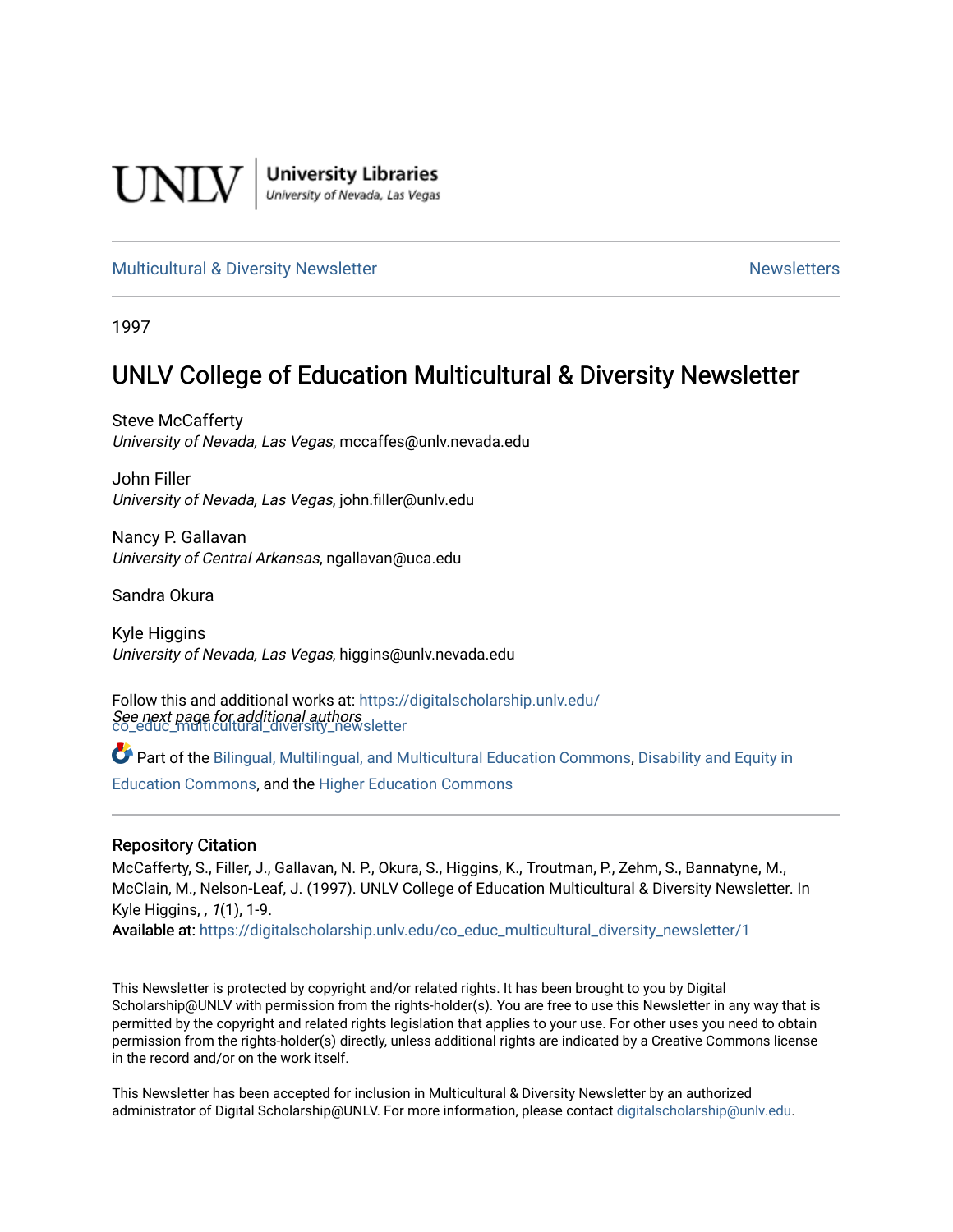#### Authors

Steve McCafferty, John Filler, Nancy P. Gallavan, Sandra Okura, Kyle Higgins, Porter Troutman, Stanley Zehm, Mark Bannatyne, Mildred McClain, and Joyce Nelson-Leaf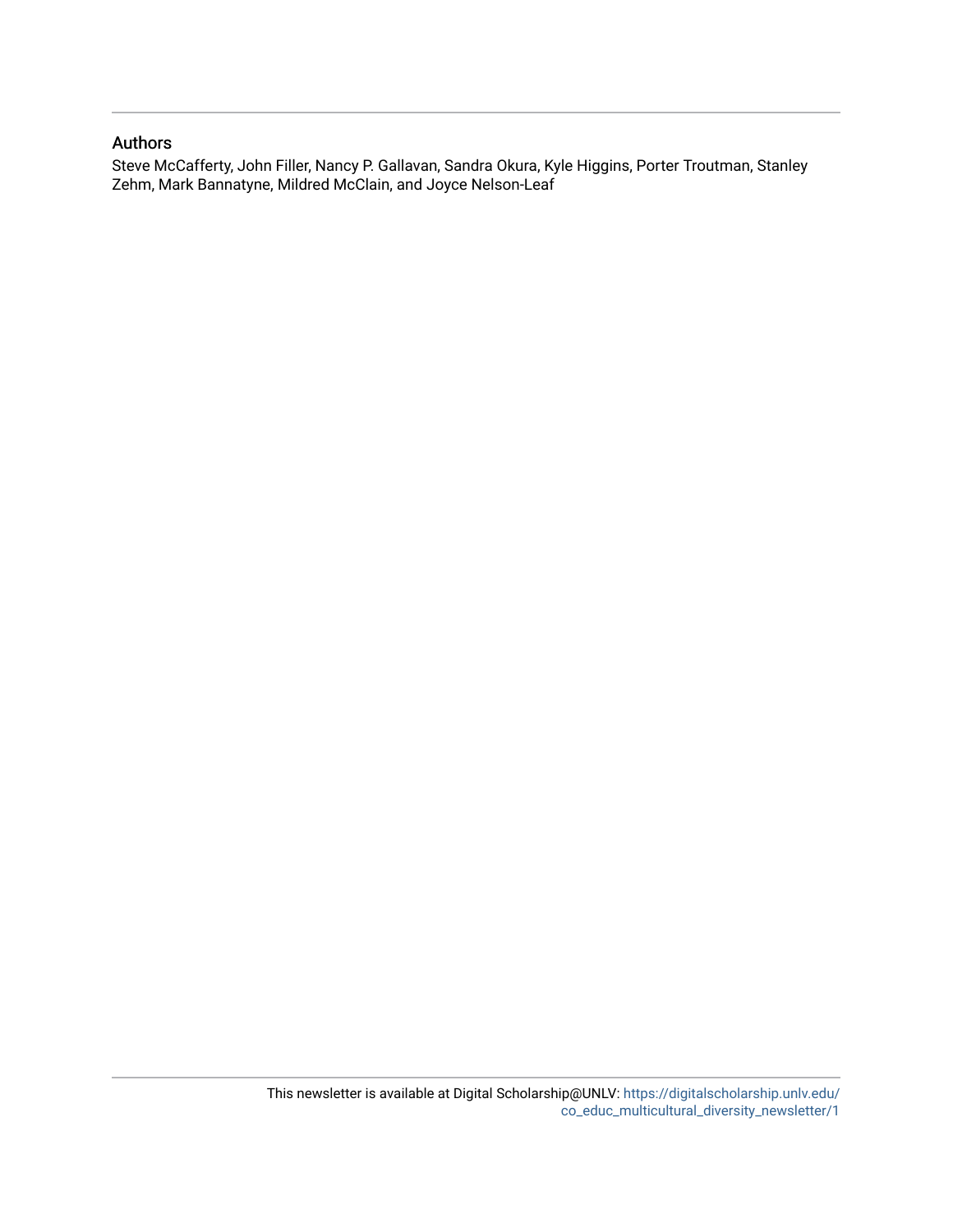

## **UNLV COLLEGE OF EDUCATION Multicultural & Diversity Newsletter**

Published by the Multicultural & Diversity Committee Volume 1, Issue Number 1, 1997

#### Members of the Multicultural & Diversity Committee:

Steve McCafferty, John Filler, Nancy Gallavan, Sandra Okura, Kyle Higgins, Porter Troutman (Co-chair), Stanley Zehm, Mark Bannatyne (Co-chair), Millie McClain, and Joyce Nelson-Leaf

Kyle Higgins, Editor

\*\*\* This newsletter is published twice a semester. All contributions are welcome and should be addressed to Kyle Higgins, 895-1102, email: higgins@nevada.edu. \*\*\*

#### **Mission Statement of**

#### the Multicultural & Diversity Committee\*

The emerging philosophy of the Multicultural and Diversity Committee is that excellence in education cannot be achieved without educational equity for all who enter our schools. This includes (but is not limited to) females, males, people of color, people who live in poverty, people who live alternative lifestyles, people with disabilities, people with a language background other than English, people of all ages, and people who have recently immigrated to the United States. Educational equity is defined by processes that work against marginalization and foster knowledge of and respect for the diverse nature of our population.

A curriculum reflecting educational equity focuses on providing every individual with the sense that he or she is situated within a school community that values his or her current and potential contributions. Such a curriculum also reinforces the historical and contemporary role of people from diverse backgrounds, including multiple perspectives in relation to the teaching of core subject areas.

\*We invite comment on our Mission Statement. The committee views this as a dynamic Mission Statement that can and will change over time.

#### ANNOUNCEMENT

The 14th Annual Multicultural Conference will be held in Las Vegas, Nevada on March 6-8, 1997. The conference will be atJackie Gaughan's Plaza Hotel and will feature Dr. Alba Ortiz, Dr. David Whitehorse, Dr. Sue Fawn Chung, Mr. Jim Kubik, and Mr. Charles Pace. The conference is sponsored by The Las Vegas Alliance of Black School Educators. Mark your calendars---this is an excellent conference!!! Conference registration is \$55.00.

•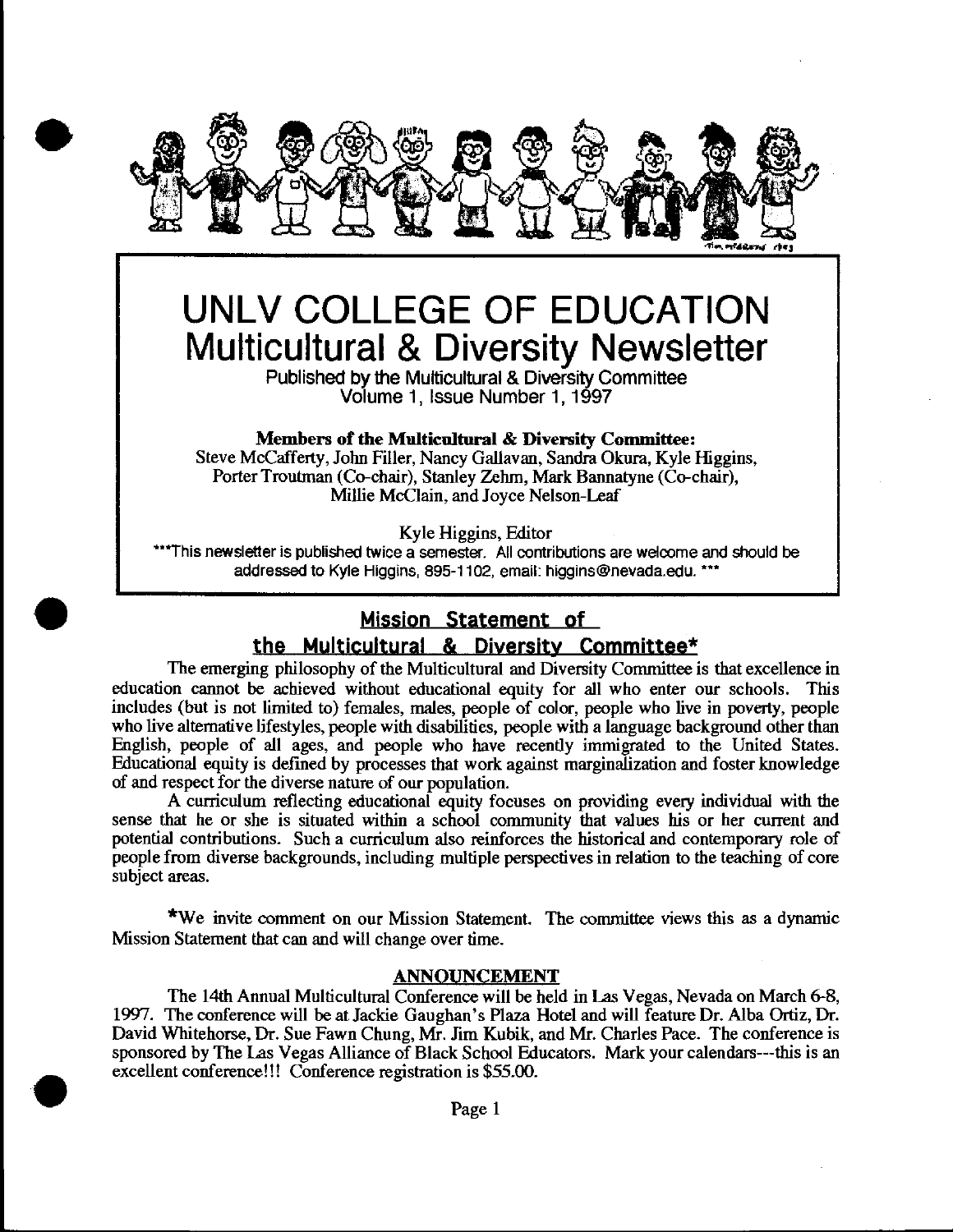#### **COLLEGE OF EDUCATION COMMITMENT TO MULTICULTURAL AND DIVERSITY ISSUES by Dean John Readence**

•

•

•

It is with great pleasure that I write to you in this inaugural issue of the *COE Multicultural*  & *Diversity Newsletter* about the involvement of the College of Education in multicultural and diversity issues and its commitment to the goals of the COE Multicultural and Diversity Committee. In the initial meeting of the faculty last August I asked you to join me in moving the College forward in UNLV's effort to become a premier urban university. I think we have begun that process, and I commend you for that. Obviously, any forward progress the College makes must include attention to the vital area of multiculturalism and diversity. What follows is a summation of this effort and the goals we have set for ourselves in strategic planning and undergraduate teacher preparation.

In the COE Strategic Plan we have reaffirmed our support of the goals of the Multicultural and Diversity Committee, namely to develop programs to meet our professional development needs as they relate to multicultural/diversity issues and assist us with the infusion of these issues into our curricula and to design/implement recruitment programs to attract students from diverse populations for our College programs. In addition to this reaffirmation we have committed ourselves to three other action items. First, we will develop and implement a plan to recruit and retain faculty from diverse populations. Second, we have committed ourselves to collaborate with the Clark County School District to help them meet their needs in diversity education. Finally, because private monies are available through the UNLV Foundation for minority scholarships, we have decided to try to establish a cohort of minority undergraduate students emphasizing bilingual education, the area of greatest need in CCSD. This will only become possible if we are able to secure the funds needed to support the administrative structure of the cohort. While these plans may be ambitious, they are realizable if we all pitch in and support the efforts of the Multicultural and Diversity Committee .

The Report of the Commission on Teacher Preparation attempts to put our efforts to develop new teachers for CCSD into perspective. The Report cites the changing demographics of the CCSD student ethnic population since 1990 and tries to make the claim that our teacher education programs need to respond to those changes accordingly. To do this the Commission recommends that we adopt a conceptual framework entitled *Developing Reflective Teachers for Diverse Urban Populations.* A key part of this framework is the need to develop teachers who are aware of "cultural influences on learning and the multicultural dimensions of their students" as well as "the wide range of educational contexts and multicultural environments in which teaching and learning occur and know that all students can learn given appropriate curriculum, instruction, and classroom environments. • This framework, thus, recognizes the changing demographics of CCSD and, concurrently, UNLV's effort to become a premier urban university. As we develop our new mission and goals statement for the College and consider our accreditation efforts with NCATE, we need to think about incorporating these tenets into all of the College's educator-preparation programs.

Besides reaffirming the notions of the recruitment and retention of students from underrepresented groups and examining and changing our curricula to better prepare our teacher candidates for the needs of the multicultural student population they are likely to teach, the Commission made one additional recommendation for your consideration, that is, we should work with the appropriate committees to add ICG 380 *Valuing Cultural Diversity* as one course in the Social Sciences component of the University core curriculum. The Commission believes that we should extend our efforts concerning multicultural and diversity issues to the entire University. I hope you concur with this belief.

I urge all of you to carefully consider and support the goals of the College and the Multicultural and Diversity Committee. In doing so you will support our most important asset--our students.

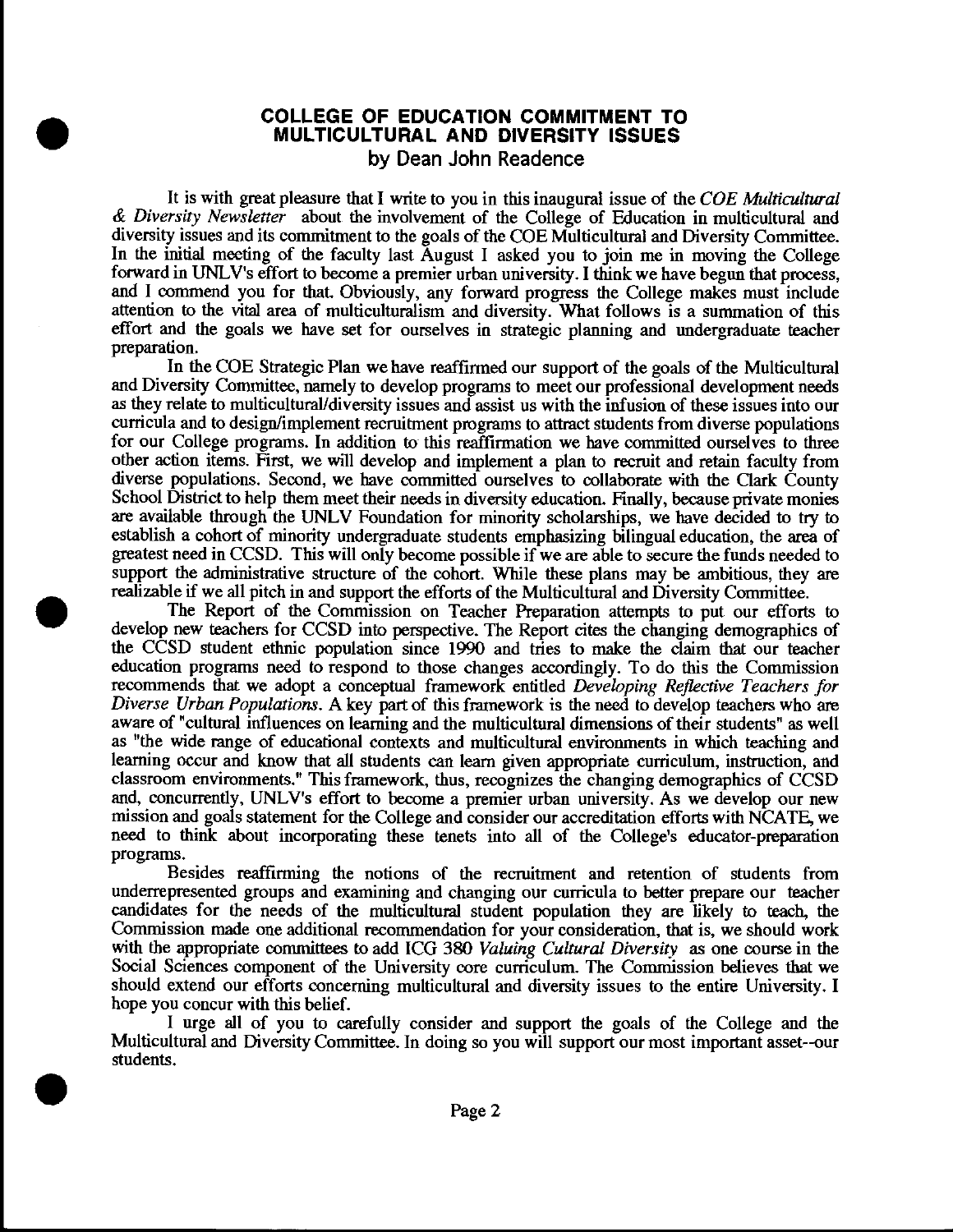

•

•

#### **BILINGUALJESL PROGRAMS: WHAT ARE THESE & HOW DO THEY DIFFER?**

by Steve McCafferty and Maria Ramirez

A good deal of confusion exists in the general public and among educators alike as to distinctions both among and between English as a Second Language (ESL) and Bilingual programs. Although in fact they do tend to vary from one locale to another, there are some basic differences that generally hold true.

**Bilingual Programs**<br>Bilingual education programs provide mstruction to students in their primary language and English. The primary language is used for teaching reading, mathematics, social studies, and science. English is used for English language development, as well as for ESL vocabulary reinforcement of concepts learned in the primary language. This approach allows students to learn grade-equivalent content, acquire English, and continue to develop their primary language at the same time.

While critics might question the effectiveness or utility of using the students first language for instructional purposes, research has shown that students instructed in their first language academically out perform those instructed only in English; moreover, studies point to an inverse relationship between the first language and English, such that the better developed the first language, the greater the success in acquiring English.

Bilingual education programs can be grouped into two main types: transitional and maintenance. The objective of the transitional program is to move students from primary language to English instruction. In other words, as students move through the grades, instruction m English increases, while instruction in the primary language decreases. In maintenance programs, the objective is to maintain use of both the primary language and English for mstruction, either on an equal or differentiated basis throughout the students schooling.

A further distinction involves the students being served. One-way bilingual programs are for language minority students, that is, those whose primary language is other

than English. Two-way programs include language minority and language majority students in the same classroom helping each other to learn both languages. Transitional and maintenance programs can be one-way or twoway. Of the four program types, two-way maintenance programs are supported by the research as best meeting the academic and linguistic needs of minority students while at the same time sensitizing English monolingual students to others language and culture.

#### ESL Programs

The very title of this form of language program provides a key distinctive element from bilingual programs, namely, the assumption that the Ieamer has already a well established primary or first language. This implies that important conceptual elements are already in place, although of course new concepts will develop throughout the student's educational experience, ESL instruction playing a critical role in this development. A second major distinction is that these classes are taught in English for the most part.

In addition to having traditional ESL classes that focus on the language and its use, students can also receive what is termed sheltered instruction. Essentially, students are grouped together in a content classroom with a teacher who is aware of how to foster both their language and concept development. Pullout programs offer another way of segregating learners for language teaching purposes through collecting individuals from around the school for traditional ESL instruction. An alternative approach is inclusive, in other words ESL students are not separated from the rest of the school population. This approach is called This approach is called immersion. However, as found in the U.S., this is largely a sink or swim situation, students being given little if any specialized attention; essentially, they are mainstreamed, being expected to learn the language through concentrating on the subject matter in their classes.

Hopefully, this brief treatment provides some help in sorting out at least a few basic distinctions. There are of course other issues in the general area of bilingual education. We will consider them in the corning issues of this newsletter.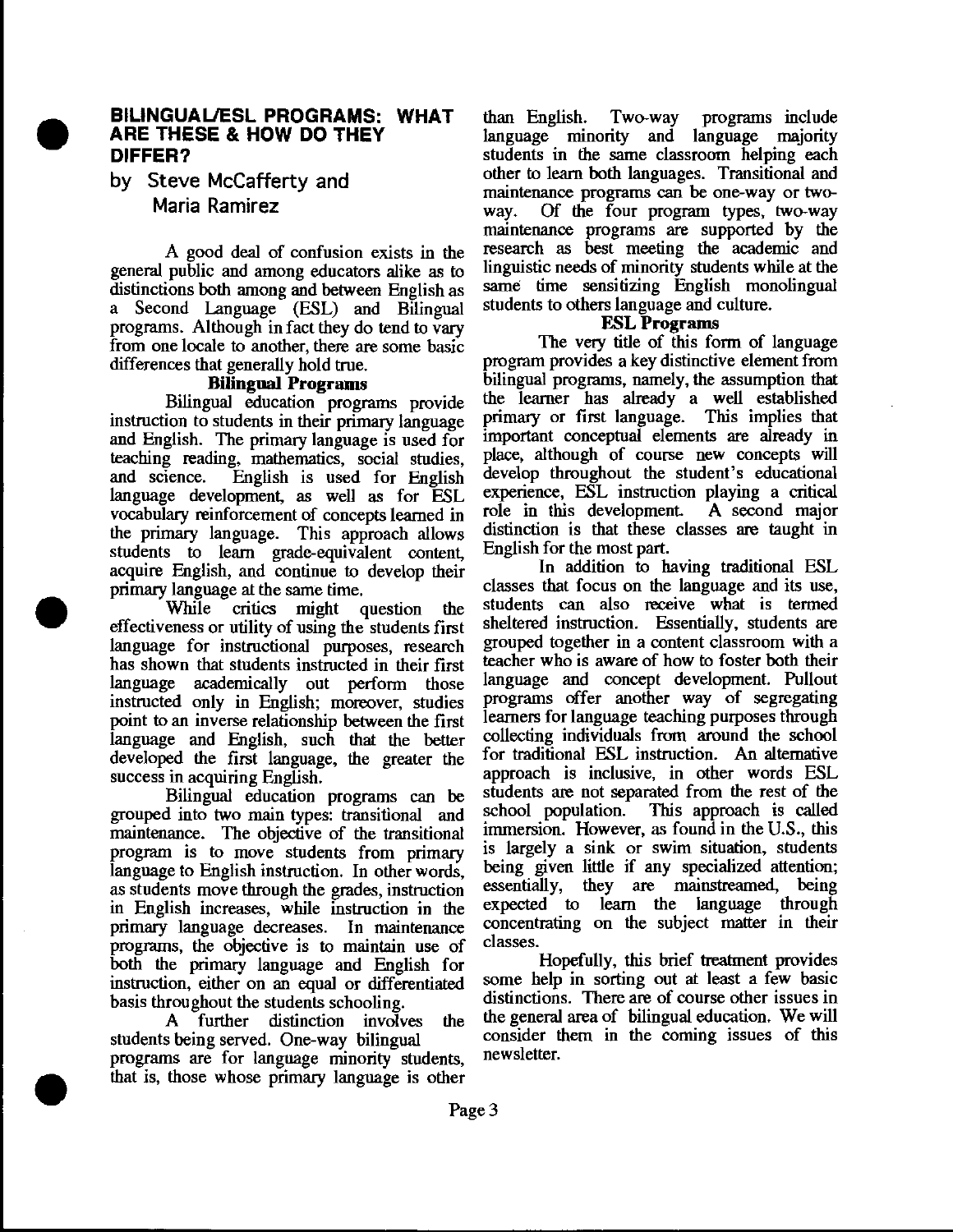# •

•

•

#### **MULTICULTURAL & DIVERSITY ISSUES IN TEACHER EDUCATION PROGRAMS**

by Stanley Zehm

Central to the mission of our College of Education here at UNLV is the preparation of teachers to serve students in the culturally diverse schools in Southern Nevada. As we ready ourselves as teacher educators to cross the bridge to the 21st Century, we are challenged by a world and nation divided by cultural wars. Our challenge is to ready teachers of tomorrow to blaze new paths through the land mines of prejudice and discrimination, paths that lead to the promise of life, liberty, justice, and equality of opportunity for all our children. How are we going to address this challenge to teacher<br>education? Another course? Infusion of education? Another course? multicultural & diversity units into existing<br>courses? Field experiences? Competency Field experiences? testing in cultural and diversity sensitivity?

Many years ago I learned the folly of seeking the one best way to address any challenge or problem in our profession. Challenges in education are too complex to be addressed by simplistic solutions. What I am proposing, therefore, is that we use this column as one of the many avenues we have to dialogue about issues of multiculturalism and diversity. The purpose of this dialogue will be to share our beliefs upon which we can build mutual respect and understanding for the diversity that exists among us. Perhaps this dialogue of shared beliefs may help us to establish new norms of collegiality upon which we can build consensus about issues of diversity.

Accordingly, I propose to use this column to solicit your views about issues of diversity that affect teacher education. Don't wait for me to knock on your door. Use your voice mail or email to share your views about any aspect of multicultural and diversity education as it applies to teacher preparation. If you would like to be a guest columnist, I invite you to take over the whole column.

Where could this lead? To more simple solutions? Perhaps. I would hope, however, that this dialogue, together with other needed reforms in our College structure, might help us to begin to construct a more genuine sense of (EQUITY continued on Page *5,* Column 1)

affirming our own diversity beliefs and values and by dialoguing about issues of diversity and multicultural education in our teacher education programs, we might find that diversity really can enrich us personally and professionally. Who knows, crossing the bridge to the Third Millennium together might be less frightening and more rewarding. To this saging professor, it might even be fun!

#### **WHAT ABOUT EQUITY?**

by Joyce Nelson-Leaf

The Educational Equity Resource Center will be a regular contributor to the Multicultural and Diversity Newsletter. We are very delighted to be able to contribute . The focus of this column is to provide you an opportunity to anonymously or unanonymously ask those gnawing equity questions or present your opinions concerning equity issues. I thought I would launch this column by asking you gnawing questions on sexual harassment in schools (one of my favorite topics). What do you think about the situation of the six and seven year-old boys who were accused and punished for sexual harassment? What do you think about schools being held liable for damages of sexual harassment between students? What are you telling your pre-service teachers or do you think that this issue should be left to whomever hires your students? What do you want or need to know about this topic? Let me know!

For those of you who aren't aware of us, the Educational Equity Resource Center (EERC) is located in Room 348 in the Carlson Education We have been in the College of Education since the Summer of 1989. We are primarily funded through the Carl Perkins Vocational and Applied Technology Act of 1990 Sex Equity set aside funds. The Center offers a resource library, a *Mentors* & *Models Program*  (a resource list of men and women employed in nontraditional careers who talk to classrooms of students), and

 $E\left( \text{EQUITY} \right)$  continued from Page 4, Column 2)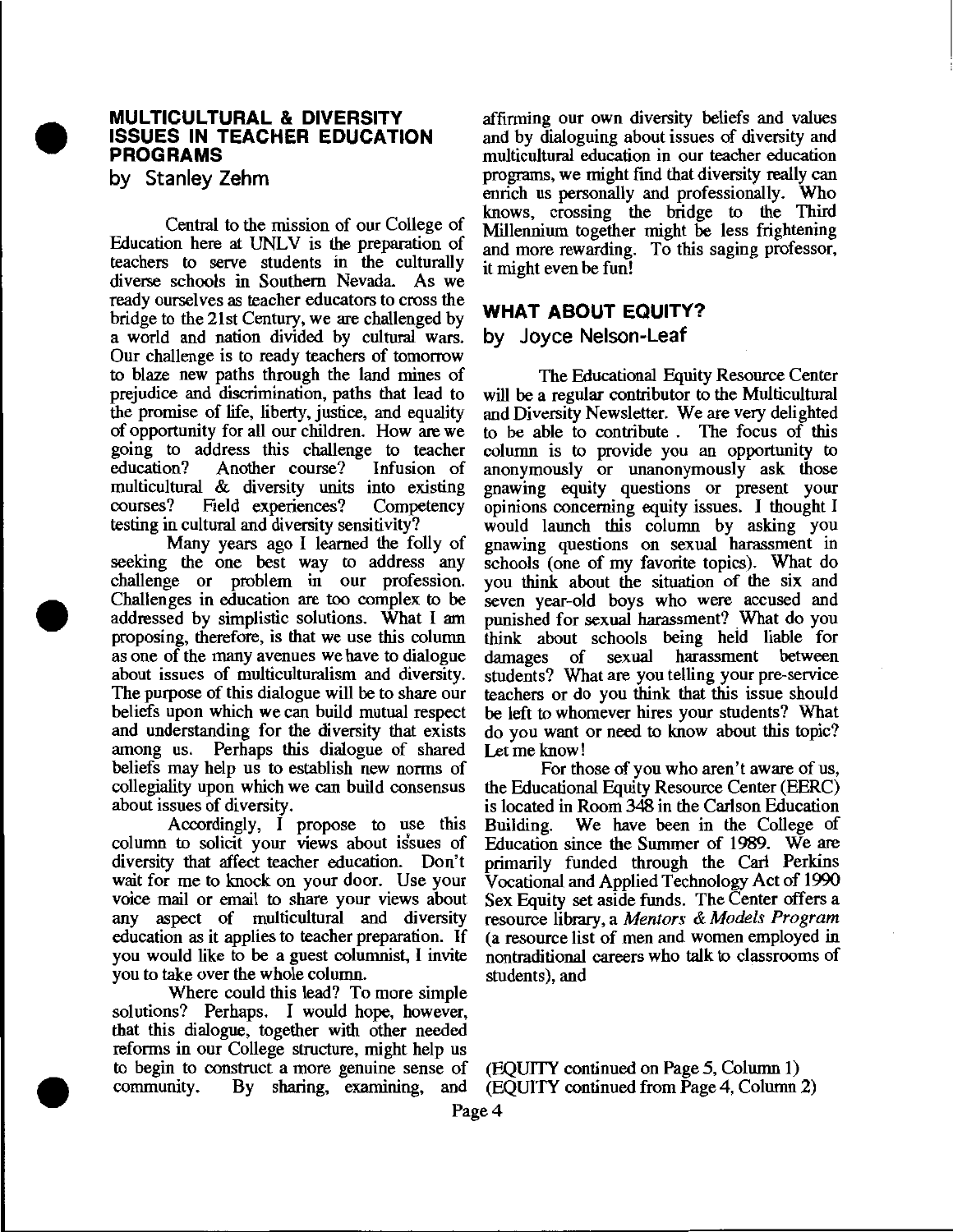the annual Expanding Your Horizons in Science and Mathematics Conference for sixth through

•

•

•

twelfth grade girls. We also offer an array of<br>in-service trainings for teachers: GESA in-service trainings for teachers: (Gender Ethnic Expectations for Student Achievement), True Colors: Enhancing Teacher and Student Communication, Student-to-Student Sexual Harassment, EQUALS, Family Math and Family Science, Career Choices, Choices and Challenges, etc.

To find out more about the EERC and its activities, call us at extension 1380 or contact us by email at: equity@nevada.edu. Better yet---come visit us in CEB 348. Our spring calendar of events includes:

January 8 to April 16 ---GESA Training, Amargosa Valley Elementary School

January 17 and 18 --True Colors

End of January ---Family Math for Young Children, Reno, NV

February 5,6, & March 5  $-$ -School to Careers Training

March 8 ---Expanding Your Horizons in Science & Mathematics Conference

March/April ---Making Tracks for Success: A Workplace Experience for Middle School Counselors

June 17 & 18 ---EQUALS Investigation: "Telling Someone Where to Go"

June 18 to 21 ---National EQUALS Sites Meeting, Las Vegas, NV

#### INCLUSION ISSUES: FREQUENT QUESTIONS

by John Filler and Tom Pierce

In this column we welcome your questions concerning the inclusion of students with disabilities in the general education classroom and on general education campuses. In this first issue of the Multicultural and Diversity Newsletter, we address the three most<br>common questions asked by educators common questions asked by concerning inclusion.

QUESTION ONE: Does every special education student have to be in a general education class?

No, not every student with a disability who is eligible for special education and related services has to be in a general education class.

However, remember that Jaw requires that "removal of children with disabilities from the regular educational environment occurs only when the nature or severity of the disability is such that education in regular classes with the use of supplementary aids and services cannot be achieved satisfactorily." 20 U.S C. 1412  $(5)(B).$ 

There is a clear statutory preference for inclusion. Those who would argue that the general education class is not an appropriate placement bare the "burden of proof' and "best evidence" will include documentation that a "good faith" effort has been made to first include, before excluding. Special education is not a place, it is a set of services that are to follow the child and thus, the requirement for<br>"supplementary aids and services" is "supplementary aids and services" is mandated.

QUESTION TWO: Is "inclusion" the same as "mainstreaming" and<br>"integration?"

Definitely not! "Mainstreaming" is not the same as "integration" and neither term is synonymous with "inclusion." Recent special education literature is replete with definitional distinctions. Integration is a general term that encompasses any combination of settings that has the one simple element of contact (incidental or systematic) between students with and those without disabilities. Mainstreaming, on the other hand, refers to a specific setting for that contact (i.e., the general education classroom). Inclusion goes even further and refers to placement in the general education classroom with all supports and related services called for in the IEP provided in a collaborative model of education.

QUESTION THREE: Can children and youth with disabilities who are ''included" ever leave the general education class for needed services, or must everything be done in the general education classroom?

Yes, children and youth with disabilities can leave the general education class for resource service or anything else that may be

(INCLUSION continued on Page 6, Column 1) (INCLUSION continued from Page 5, Column 2)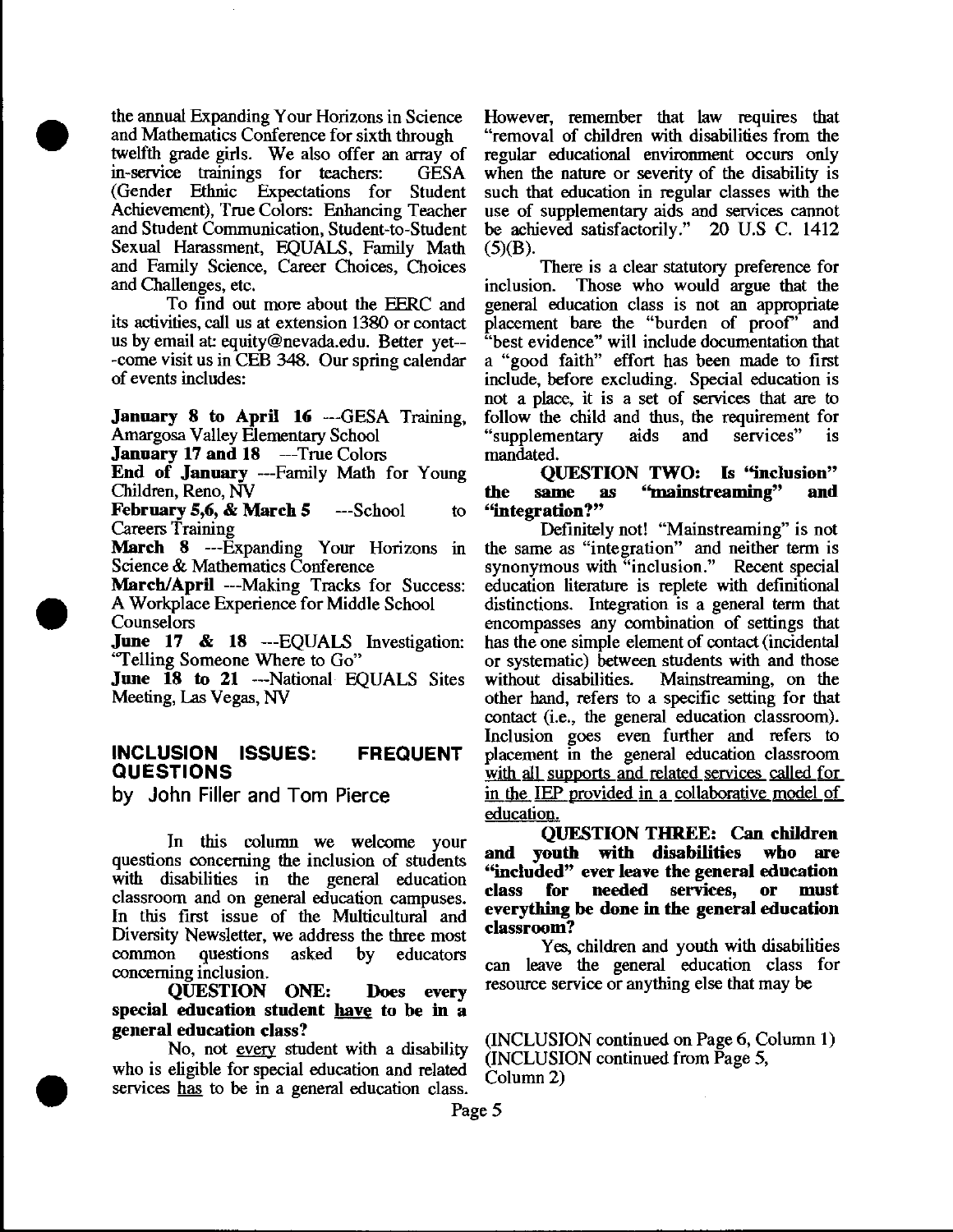needed that can not be effectively provided in the general education classroom. Just a general education students leave the classroom for special services (e.g., GATE, Counseling, PE, etc.) so will students with disabilities. We must be ever mindful of the fact that special education is not a place, it is a set of services that follow the student. Again, the presumption is that services have been tried in the general education classroom first.

#### **MULTICULTURAL CHILDRENS' LITERATURE**

by Cyndi Giorgis

•

•

•

Over the past decade, the number and quality of multicultural books published has increased dramatically. In this column I will present and discuss books that you may suggest to your students or use to illustrate ideas you present in the courses you teach.

The multicultural literature being published today enables all children to see themselves in the books that they read. Davida Adedjouma states this idea in the editor's note from *The Palm of My Heart: Poetry by African-American Children,* by noting that, "they who control the image, control the idea. And they who control the idea, control the mind." The idea behind the compilation and publication of poetry found in *The Palm of My Heart* is to provide an outlet for creative expression by African-American children as they celebrate what it means to be Black. With acrylic and colored pencil illustrations by Gregory Christie, readers will be captivated by the rhythm of life as seen through the eyes of these young African American poets.

Toyomi Igus tells another story through narrative text in *Two Mrs. Gibsons* as a young girl celebrates the differences and similarities of her Japanese mother and her African American grandmother. In this personal story honoring the two most important women in her life, Igus explores growing up in a family of mixed race. Daryl Wells' colorful illustrations effectively paints the portraits of the loud and the quiet Mrs. Gibson.

*Sees Behind Trees* by Michael Dorris is a chapter book set in sixteenth century America with a richly imagined and gorgeously written

rite-of-passage story. Because he is partially sighted, Walnut will be unable to prove his right to a grown-up name by hitting a target with his bow and arrow. With his highly developed senses, however, he demonstrates that he can see "what cannot be seen" which earns him the name, Sees Behind Trees. Dorris is able to provide a compelling story with multidimensional characters who will reside in the reader's memory and imagination. This deeply crafted and humane story illustrates that words can often show you something that you have never seen.

Carlos' parents are anxious to see family and friends as they drive across the border from California to their native Mexico. In *Going Home,* Carlos and his sisters are apprehensive of going to a place where they were born, but have not visited in some time. Eve Bunting's well-written text builds as the journey of these farm laborers takes them closer to Mexico. After arriving, the children realize their parents' sacrifice in order to give them a better life. Illustrator David Diaz has become one of the premier artists in the world of children's literature as he continues to extend the meaning of the text through brilliant collage illustrations. *Going Home* is a beautiful contemporary story that focuses on the idea that home is where the heart is and the heart is with one's family.

Older readers will discover varied perspectives about immigrants coming to this country in *Quilted Landscape: Conversations with Young Immigrants* by Yale Strom. Through interviews, small photos, sidebars of information, boxed quotes, and tiny maps, young newcomers share their thoughts about living in America. True and astonishing stories are told and the reader will be captured by the candor, sophistication, and diversity found among these immigrants' voices.

A truly multicultural experience can be found in *Market!* by Ted Lewin. Journey to exciting and colorful marketplaces around the world through Lewin's informative text and stunning watercolor illustrations. Readers

(UTERATURE continued on Page 7, Colunm l)

(LITERATURE continued from Page 6, Column2)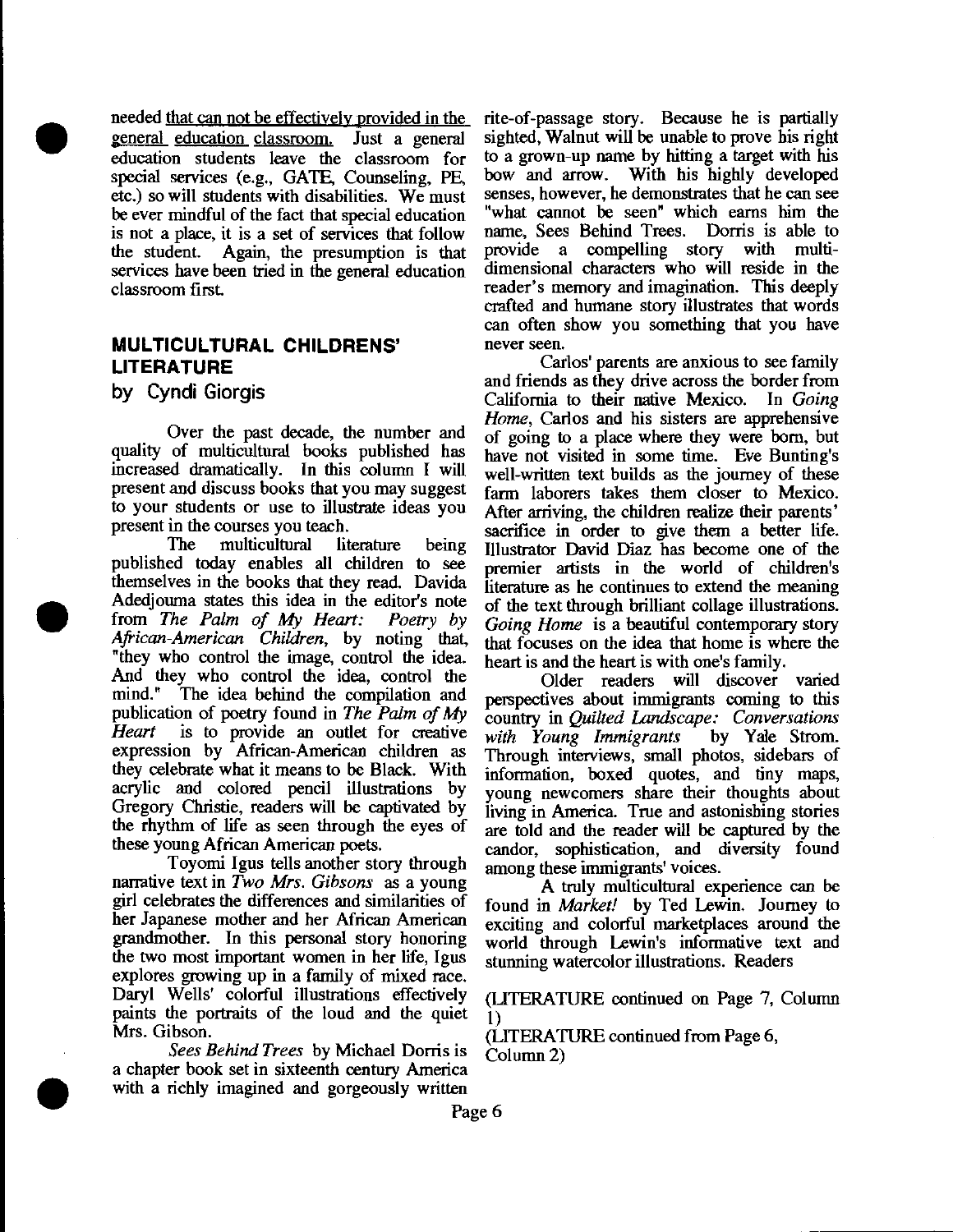explore places such as the Fulton Fish Market inthe United States and the Saquisill in Ecuador. Information about various people and countries make this an incredible book that pulls the reader into the excursion while discovering customs and foods from a variety of cultures.

These are just a few recent multicultural books to share with children that are well written, beautifully illustrated, and culturally sensitive.

#### Books cited:

•

•

•

Adedjouma, D. (Ed.) (1996). The *palm of my heart.* 111. by G. Christie. New York: Lee & Low. Unpaged. ISBN 1-880000-41-5.

Bunting, E. ( 1996). *Going home.* Ill. by D. Diaz. NewYork: HarperCollins. Unpaged. ISBN 0-06-026296-6.

Dorris, M. (1996). *Sees behind trees.* New York: Hyperion. 104 pp.

ISBN 0-7868-0224-3.

Igus, T. (1996). *Two Mrs. Gibsons.* Ill. by D. Wells. San Francisco, CA: Children's Book Press. Unpaged. ISBN 0-89239-135-9.

Lewin, T. (1996). *Market!* New York: Lothrop. Unpaged. ISBN 0-688-12161-6.

Strom, Y. (1996). *Quilted landscape: Conversations with young immigrants.* New York: Simon & Schuster. 80 pp. ISBN 0-689-80014-6.

#### **SUGGESTED MULTICULTURAL INFUSION ACTIVITIES**

by Nancy Gallavan, Sandra Okura, and Porter Troutman, Jr.

#### Why Won't Those Kids Learn?!? *Scenel*

A young man arrives at his middle school math class two minutes late. He approaches the teacher's desk with his homework. The teacher, as expected, is angry.

"Why are you late?" demands the teacher.

"I'm sorry," mumbles the student, eyes cast to the floor.

say?" " 'I'm sorry' ? That's all you can

Silence. The boy stares at his feet.

"Look at me when I'm talking to you!" The teacher grows furious. "First, you insult me

by coming late to my class, and now you don't have the decency to look me in the eyes!"

*Note: In some cultures, children are taught that it is a sign of disrespect to look adults* in *the eyes.* 

#### *Scene2*

A prestigious suburban high school has recently begun to receive "transportation<br>students," inner city youths, predominantly students," inner city youths, predominantly Hispanic, who are being bused out of overcrowded schools. Teachers in all subject areas are finding more and more Limited English Proficient (LEP) students in their classes. The ESL coordinator of the school has called a faculty meeting to respond to the increase in questions and concerns she has heard from her colleagues. A veteran teacher stands up to open the dialogue.

"I find these kids to be very lazy," she begins. "I mean, they won't even take the time to learn my name! They just call me 'Maestra.' No matter how many times I tell them my name, they refuse to learn it!"

*Note: In many Latin American cultures, the term "Maestra"* -- *the Spanish word for "Teacher"* -- *is used as an honorific title, much like the way the titk "Doctor" is used in the United States.* 

#### *Scene3*

A first grade teacher's frustration with a student continues to mount. Despite excelling in many ways, this student seems to have a persistent spelling problem. She refuses to capitalize the first person pronoun "I." The teacher wonders if there might be some learning disability that is affecting the child.

*Note: What the teacher doesn't know is that the child has always been taught that such selfaggrandizement as capitalizing a word referring to oneself is forbidden.* 

These three scenes are representative of cultural misunderstandings that occur in our

(INFUSION continued on Page 8, Column 1) (INFUSION continued from Page 7, Colunm2)

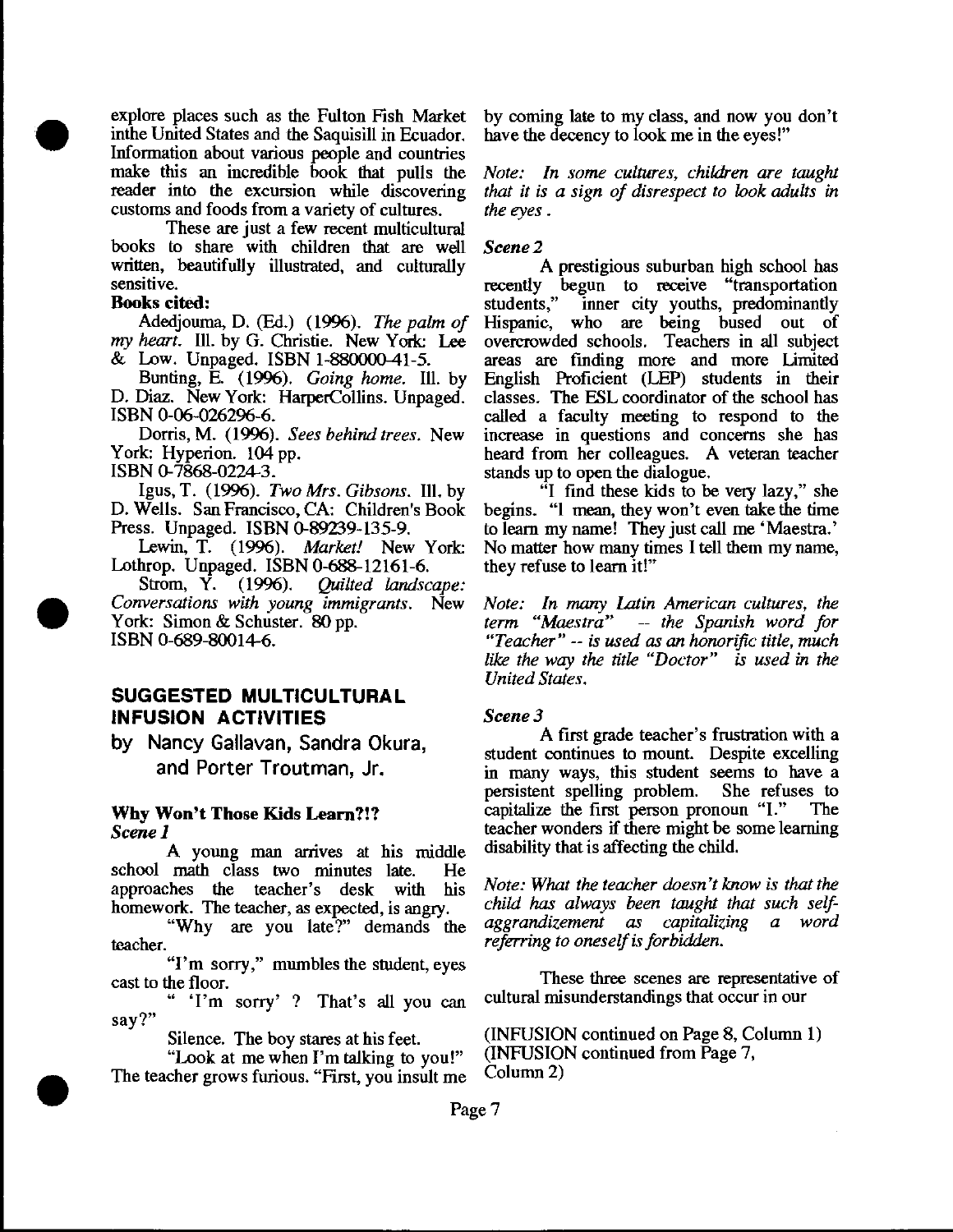classrooms daily. Too often, teachers walk away from these exchanges exasperated, wondering, "Why won't those kids learn?" We all go through our lives viewing the world around us through a cultural lens that has been molded and shaped by our unique life experiences. Each of us carries around a different cultural lens. We often fail to recognize or acknowledge that other people are not seeing things in exactly the same way that we are seeing them. We don't realize that a multiplicity of valid perspectives actually enhances and enriches life.

•

•

•

The scenes described above illustrate the failure to understand ourselves and others. A huge gap exists between the teachers and their students. We do our students a tremendous disservice when we fail to recognize that the cultural lenses which they have brought with them are vastly different from our own. We become better teachers when we begin to acknowledge, respect, and honor these different lenses as students in our classrooms see the world through multiple perspectives.

Multicultural infusion is about allowing differences to exist without stigma or judgment. It's about respecting our students. It's about making us better teachers. This is also what this column about. It is our hope that, over the coming months, we increase your awareness and broaden your knowledge of effective teaching practices to reach all students, regardless if they are preschool children or preservice teachers.

#### **CELEBRATING DIVERSITY THROUGH INCLUSION**  by John Filler

In a pluralistic multicultural society children need to experience the richness that diversity brings to our lives and to learn, at an early age, that to celebrate that diversity is one of the hallmarks of democracy. It is this notion that underlies the requirement in federal law that "each State must establish procedures to assure that, to the maximum extent appropriate, children with disabilities...are educated with children who are not disabled, and that special education, separate schooling, or other removal of children with disabilities from the regular educational environment occurs only when the nature or

severity of the disability is such that education in regular classes with the use of supplementary aids and services cannot be achieved satisfactorily." 20 U.S.C. 1412(5)(B). Of course there can be significant challenges, particularly when we include children with severe physical, mental and/or behavioral disabilities.

Many think that "inclusion", as it applies to the education of children with disabilities, is limited to geographical placement alone. In other words, if we put kids that have significant disabilities together with children who do not, we are an "inclusion program", or we are "including" children with disabilities. Inclusion involves more than simply placing children together and for this reason, if for no other, it should not be confused with "mainstreaming" or "integration." Both "mainstreaming" and "integration" refer to practices that have not always involved provision of adequate supports and services. For example, to have a child who cannot talk because of a speech or language disability participate in "opening group" will require that he/she use some other form of communication, one that can be understood by the teacher and peers. Friends must know what the child is "saying" and the child must be able to understand his/her peers. That may involve a gestural communication system where the letters and words are indicated by hand and arm movements or it may involve some device like an electronic communication board or, even, a laptop computer. In any event, simply having the child sit in on "group" without serious consideration of the *adaptations*  and *accommodations* that will make *meaningful participation* a reality will likely result in au unsatisfactory experience for all. That is not inclusion!

Many of the strategies employed in inclusive programs involve some form of adaptation, like the one just described, that are intended to facilitate the participation of all students, not just those with disabilities. Not all, in fact only a few, will require specialized

(INCLUSION continued on Page 9, Column 1) (INCLUSION continued from Page 8, Column2)